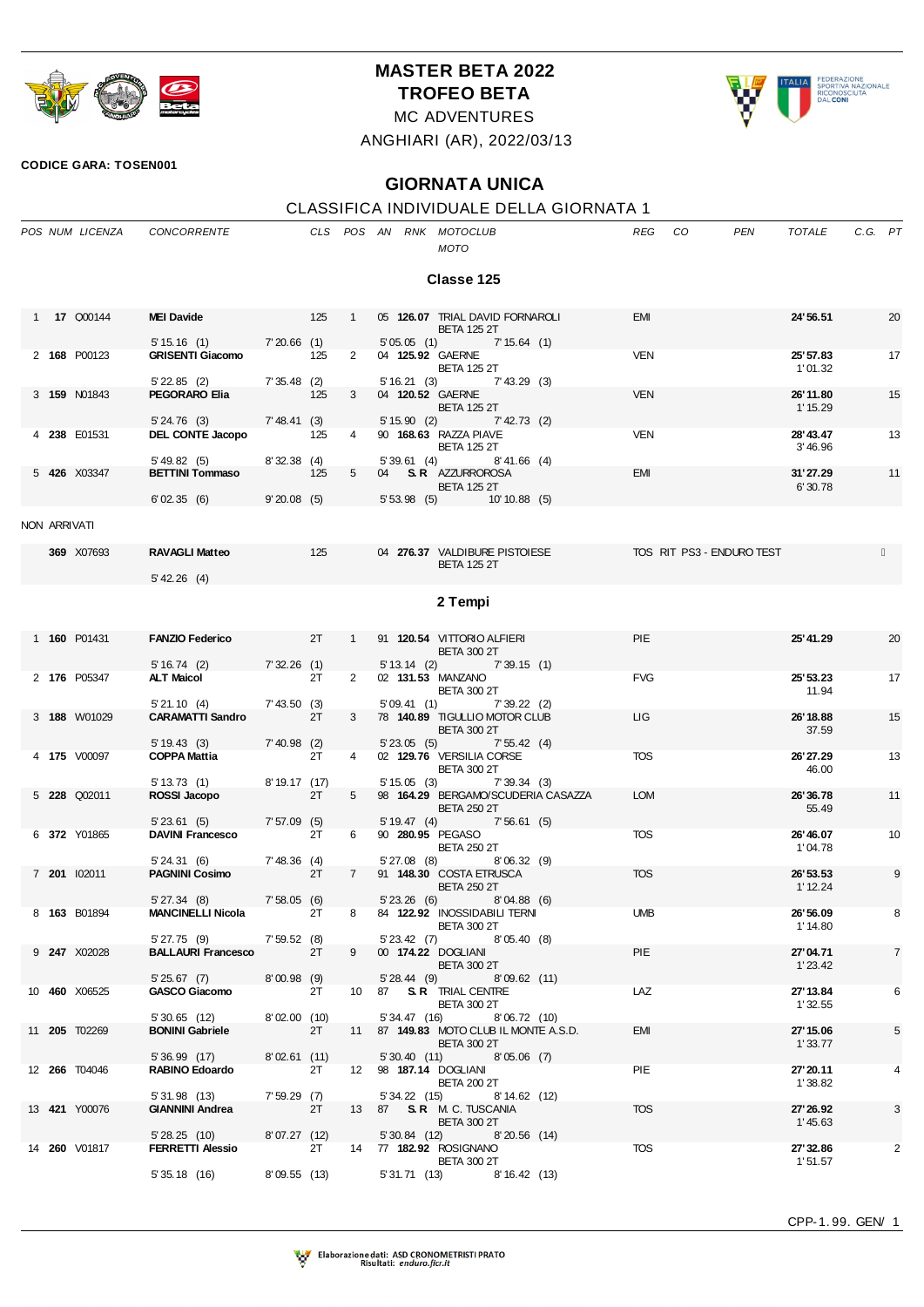|  | POS NUM LICENZA |          |
|--|-----------------|----------|
|  |                 | CONCORRE |

*MOTO*

|              | 15 497 22031372      | NAGOSTINIS Gabriele 2T                                                                            |                   |            |                  | 15 00 <b>280.80 MC CARNICO</b><br><b>BETA 300 2T</b>                       | <b>FVG</b>               | 27'49.00<br>2'07.71   | $\overline{1}$ |
|--------------|----------------------|---------------------------------------------------------------------------------------------------|-------------------|------------|------------------|----------------------------------------------------------------------------|--------------------------|-----------------------|----------------|
|              | 16 363 W00774        | 5' 34.97 (15) 8' 20.05 (19)<br><b>CONTI Roberto</b>                                               |                   | 2T         |                  | 5'30.09 (10) 8'23.89 (15)<br>16 82 <b>272.57</b> ALTA LUNIGIANA            | <b>TOS</b>               | 27'49.73              |                |
|              |                      | 5' 28.47 (11)                                                                                     | 8' 15.31 (14)     |            |                  | <b>BETA 300 2T</b><br>5' 33.61 (14) 8' 32.34 (18)                          |                          | 2'08.44               |                |
|              | 17 278 F00212        | PAVAN Mirko                                                                                       |                   | 2T         |                  | 17 85 <b>199.66</b> RAZZA PIAVE<br><b>BETA 250 2T</b>                      | <b>VEN</b>               | 27' 53.26<br>2' 11.97 |                |
|              |                      | 5' 33.98 (14) 8' 17.29 (15)                                                                       |                   |            |                  | 5'36.60 (18) 8'25.39 (16)                                                  |                          |                       |                |
|              | 18 253 F00438        | <b>PASQUINI Gabriele</b><br>5'39.70 (19) 8'17.68 (16)                                             |                   | 2T         |                  | 18 91 177.93 VALDISIEVE<br><b>BETA 250 2T</b><br>5'38.64 (20) 8'26.43 (17) | TOS                      | 28'02.45<br>2'21.16   |                |
|              | 19 270 X08751        | <b>PAGANELLI Matteo</b>                                                                           |                   | 2T         |                  | 19 85 191.25 VALDIBURE PISTOIESE<br><b>BETA 300 2T</b>                     | <b>TOS</b>               | 28' 15.63<br>2' 34.34 |                |
|              |                      | 5' 39.30 (18) 8' 19.46 (18)                                                                       |                   |            |                  | 5' 37.35 (19) 8' 39.52 (20)                                                |                          |                       |                |
|              | 20 <b>267</b> W02349 | <b>ANDREINI Lorenzo</b>                                                                           |                   | 2T         |                  | 20 03 187.23 VALDISIEVE<br><b>BETA 200 2T</b>                              | <b>TOS</b>               | 28' 27.04<br>2' 45.75 |                |
|              | 21 268 R00583        | 5' 39.74 (20) 8' 25.36 (20)<br>DOMENEGHINI Matteo 2T                                              |                   |            |                  | 5' 34.68 (17) 8' 47.26 (22)<br>21 91 187.76 VAL SAN MARTINO                | <b>LOM</b>               | 28' 32.51             |                |
|              |                      |                                                                                                   |                   |            |                  | <b>BETA 300 2T</b>                                                         |                          | 2'51.22               |                |
|              |                      | 5' 46.04 (21) 8' 32.67 (23)                                                                       |                   |            |                  | 5' 40.41 (21) 8' 33.39 (19)                                                |                          |                       |                |
|              | 22 415 Y00508        | <b>FONGARO Matteo</b>                                                                             |                   | 2T         |                  | 22 87 468.65 COGOLLO DEL CENGIO<br><b>BETA 300 2T</b>                      | <b>VEN</b>               | 28' 40.29<br>2'59.00  |                |
|              |                      | 5' 48.99 (23) 8' 27.03 (21)<br>CAPETTA Matteo 2T                                                  |                   |            |                  | 5' 41.26 (22) 8' 43.01 (21)                                                |                          |                       |                |
|              | 23 442 Y01515        |                                                                                                   |                   |            |                  | 23 86 S.R. PONTREMOLI<br><b>BETA 300 2T</b>                                | <b>TOS</b>               | 29'11.82<br>3'30.53   |                |
|              | 24 355 V00451        | 5' 46.88 (22) 8' 29.22 (22)<br><b>BENEDETTI Lorenzo</b>                                           |                   | 2T         |                  | 5' 52.72 (24) 9' 03.00 (24)<br>24 93 265.22 COLLALTO                       | VEN                      | 29'41.99              |                |
|              |                      |                                                                                                   |                   |            |                  | <b>BETA 250 2T</b>                                                         |                          | 4'00.70               |                |
|              | 25 346 V02387        | 5' 52.71 (24)<br><b>MARELLI Stefano</b>                                                           | 9'02.96(25)       |            |                  | 5' 51.28 (23) 8' 55.04 (23)<br>25 83 255.32 VALLE STAFFORA                 | <b>LOM</b>               | 30'24.79              |                |
|              |                      | 5'55.29(25)                                                                                       | 2T<br>9'00.55(24) |            |                  | <b>BETA 300 2T</b><br>6'05.07 (25) 9'23.88 (25)                            |                          | 4' 43.50              |                |
|              | 26 394 Q04740        | QUINTO Nicola                                                                                     |                   | 2T         |                  | 26 78 328.42 125 STRADALI                                                  | <b>LOM</b>               | 31'26.58              |                |
|              |                      |                                                                                                   |                   |            |                  | BETA 300 2T                                                                |                          | 5' 45.29              |                |
|              | 27 389 W01599        | 6'11.60(27)<br><b>GRASSI Giacomo</b>                                                              | 9' 19.22 (26)     | 2T         |                  | 6' 10.44 (26) 9' 45.32 (26)<br>27 92 315.19 ROSIGNANO                      | <b>TOS</b>               | 33'04.09              |                |
|              |                      |                                                                                                   |                   |            |                  | <b>BETA 300 2T</b>                                                         |                          | 7' 22.80              |                |
|              | 28 424 V00089        | 6' 33.70 (29) 10' 07.55 (28)<br><b>INNOCENZI Adele</b>                                            |                   | 2T         |                  | 6'23.02 (27) 9'59.82 (27)<br>28 79 S.R. FAST TEAM                          | <b>LOM</b>               | 34'23.97              |                |
|              |                      |                                                                                                   |                   |            |                  | <b>BETA 200 2T</b>                                                         |                          | 8'42.68               |                |
|              |                      | 6'26.60 (28) 10'25.85 (29)                                                                        |                   |            |                  | 6' 32.93 (28) 10' 58.59 (28)                                               |                          |                       |                |
| NON ARRIVATI |                      |                                                                                                   |                   |            |                  |                                                                            |                          |                       |                |
|              | 446 Y01858           | <b>CARLOTTI Danny</b>                                                                             |                   | 2T         | 88               | <b>S. R. PONTREMOLI</b><br><b>BETA 300 2T</b>                              | TOS RIT CO1 - VERRAZZANO |                       |                |
|              | 477 Y02938           | <b>ERMINI Simone</b>                                                                              |                   | 2T         | 93               | <b>S. R</b> MC A.M. COLLI FIORENTINI                                       | TOS RIT PS4 - CROSS TEST |                       |                |
|              |                      | 6'02.02 (26) 9'35.27 (27)                                                                         |                   |            |                  | <b>BETA 300 2T</b>                                                         |                          |                       |                |
|              |                      |                                                                                                   |                   |            |                  | <b>Classe Veteran</b>                                                      |                          |                       |                |
|              | 1 172 0001625B       | RAVAGLI Renzo VETERA 1 73 128.51 VALDIBURE PISTOIESE                                              |                   |            |                  |                                                                            | <b>TOS</b>               | 25' 44.43             | 20             |
|              |                      | 5' 16.41 (1) 7' 38.53 (1)                                                                         |                   |            |                  | <b>BETA 350 4T</b><br>5' 10.28 (1) 7' 39.21 (1)                            |                          |                       |                |
|              | 2 187 Q04382         | BACCHETTI Massimiliano VETERA 2 73 140.35 PEGASO                                                  |                   |            |                  | <b>BETA 300 2T</b>                                                         | <b>TOS</b>               | 27'04.58<br>1'20.15   | 17             |
|              |                      | $5'21.75$ (2) $8'04.81$ (2)                                                                       |                   |            | $5'$ 23.81 $(2)$ | 8'14.21(2)                                                                 |                          |                       |                |
|              | 3 244 L01656         | <b>BRUZZO Andrea</b>                                                                              |                   |            |                  | VETERA 3 70 170.46 LA GUARDIA A.S.D.<br><b>BETA 300 2T</b>                 | <b>LIG</b>               | 28'13.16<br>2' 28.73  | 15             |
|              | 4 297 G01235         | $5'$ 42.45 (3)<br>PIZZANELLI Giuseppe VETERA 4 71 213.24 PONTREMOLI                               | 8' 19.57 (3)      |            |                  | 5' 46.39 (5) 8' 24.75 (3)                                                  | <b>TOS</b>               | 28'25.36              | 13             |
|              |                      | 5' 43.93 (4)                                                                                      |                   | 8'26.34(4) |                  | <b>BETA 300 2T</b><br>5'41.97 (4) 8'33.12 (4)                              |                          | 2' 40.93              |                |
|              | 5 245 Q04081         | <b>CARPISASSI Piero</b>                                                                           |                   |            |                  | VETERA 5 57 171.30 GUALDO TADINO                                           | <b>UMB</b>               | 29'01.28              | 11             |
|              |                      |                                                                                                   |                   |            |                  | <b>BETA 300 2T</b>                                                         |                          | 3' 16.85              |                |
|              | 6 317 P00941         | 5' 45.36(6)<br><b>MARINO Stefano</b>                                                              |                   | 8'47.96(6) |                  | $5'40.80$ (3) $8'47.16$ (5)<br>VETERA 6 72 227.41 TIGULLIO MOTOR CLUB      | ЦG                       | 29' 20.11             | 10             |
|              |                      |                                                                                                   |                   |            |                  | <b>BETA 250 2T</b>                                                         |                          | 3'35.68               |                |
|              | 7 376 X03258         | 5' 46.49 (7)<br><b>BALBO Angelo</b>                                                               | 8'42.94 (5)       |            | 5'49.63(6)       | 9'01.05(6)<br>VETERA 7 63 285.27 LA MARCA TREVIGIANA                       | <b>VEN</b>               | 30'00.99              | 9              |
|              |                      |                                                                                                   |                   |            |                  | <b>BETA 250 2T</b>                                                         |                          | 4' 16.56              |                |
|              | 8 365 G01660         | 5' 45.01 (5) 9' 03.39 (7) 5' 51.02 (7)<br>MAGNABOSCO Mirko VETERA 8 65 274.29 LA MARCA TREVIGIANA |                   |            |                  | 9'21.57(7)                                                                 | <b>VEN</b>               | 30'47.16              | 8              |
|              |                      |                                                                                                   |                   |            |                  |                                                                            |                          |                       |                |

5' 58.95 (9) 9' 22.67 (9) 5' 58.78 (8) 9' 26.76 (8)

**BETA 350 4T**  $\qquad \qquad$  5' 02.73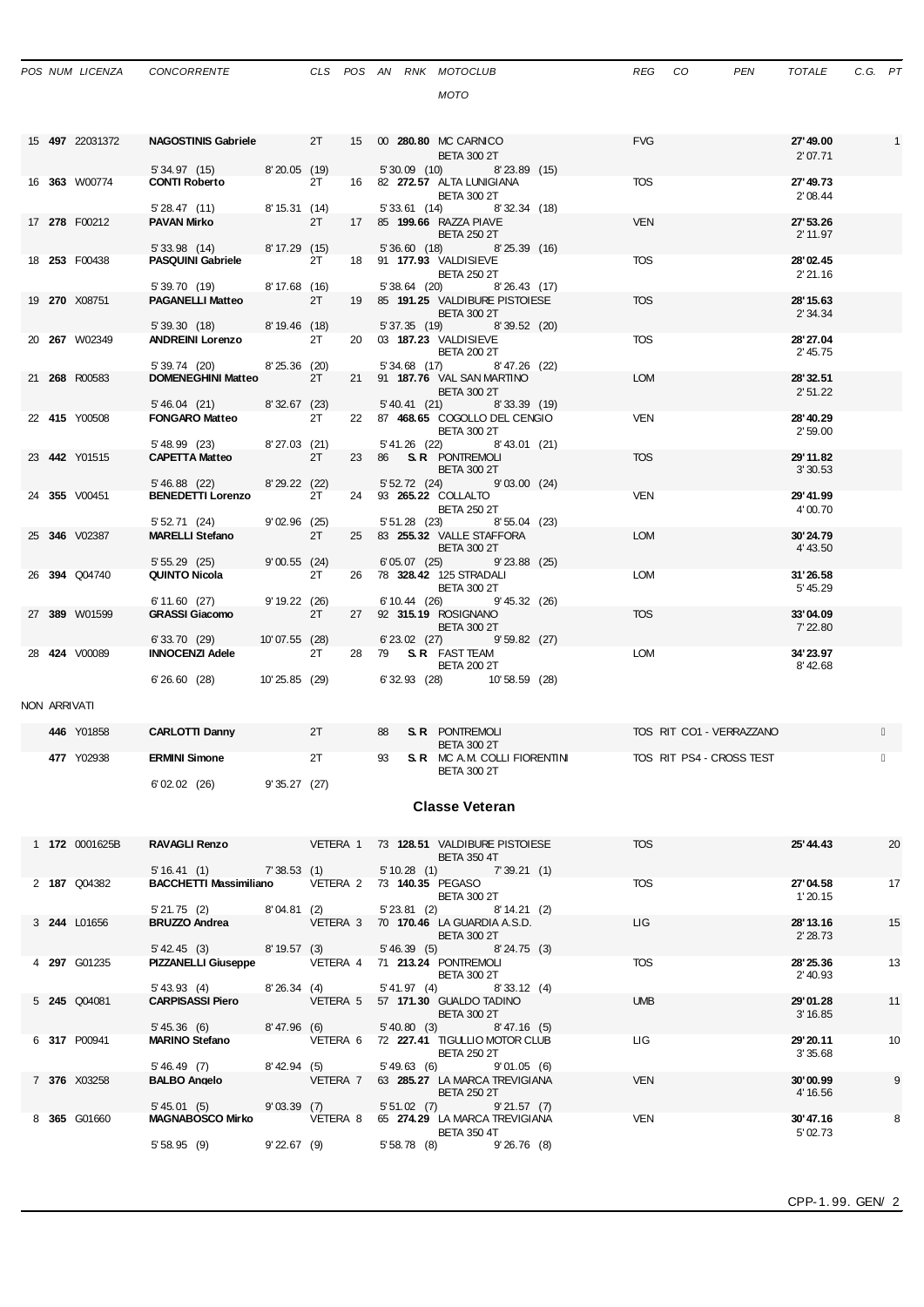|              | POS NUM LICENZA | CONCORRENTE                                                  |                   |               |                |               | CLS POS AN RNK MOTOCLUB                                                                    | <b>REG</b> | CO                           | <b>PEN</b> | <b>TOTALE</b>        | C.G. PT |                |
|--------------|-----------------|--------------------------------------------------------------|-------------------|---------------|----------------|---------------|--------------------------------------------------------------------------------------------|------------|------------------------------|------------|----------------------|---------|----------------|
|              |                 |                                                              |                   |               |                |               | <b>MOTO</b>                                                                                |            |                              |            |                      |         |                |
|              |                 |                                                              |                   |               |                |               |                                                                                            |            |                              |            |                      |         |                |
|              | 9 383 N02391    | CORDANI Damiano VETERA 9 62 302.50 VALLE STAFFORA            |                   |               |                |               | <b>BETA 390 4T</b>                                                                         | <b>LOM</b> |                              |            | 31'04.75<br>5' 20.32 |         | $\overline{7}$ |
|              | 10 378 R02889   | 6'04.92 (10)<br><b>COPPA Franco</b>                          | $9'$ 22.71 $(10)$ |               |                |               | $6' 10.19$ (9)<br>9'26.93(9)<br>VETERA 10 69 294.59 VERSILIA CORSE                         | TOS        |                              |            | 31'34.98             |         | 6              |
|              |                 |                                                              |                   |               |                |               | <b>BETA 300 2T</b>                                                                         |            |                              |            | 5'50.55              |         |                |
|              | 11 366 P03061   | 6'18.16(13)<br><b>DINSTUHLER Stefano</b>                     | $9'26.89$ (11)    |               |                |               | $6' 15.95$ (11)<br>9'33.98(10)<br>VETERA 11 66 274.65 ENDURO SANREMO<br><b>BETA 350 4T</b> | LIG.       |                              |            | 31'55.18<br>6' 10.75 |         | 5              |
|              | 12 339 U01454   | 6'10.03(12)<br><b>CHINI Mario</b>                            | 9'28.88(12)       |               |                |               | 6'22.38 (12) 9'53.89 (11)<br>VETERA 12 64 247.41 SEBINO                                    | <b>LOM</b> |                              |            | 32'53.66             |         | 4              |
|              |                 | 6'08.64(11)                                                  | 9'54.11(13)       |               |                |               | <b>BETA 200 2T</b><br>$6' 10.38$ (10)<br>10'40.53 (12)                                     |            |                              |            | 7'09.23              |         |                |
|              |                 |                                                              |                   |               |                |               |                                                                                            |            |                              |            |                      |         |                |
| NON ARRIVATI |                 |                                                              |                   |               |                |               |                                                                                            |            |                              |            |                      |         |                |
|              | 150 P02193      | <b>CHIAVINI Lucio</b>                                        |                   | VETERA        |                |               | 63 112.80 RAGNI FABRIANO<br><b>BETA 250 2T</b>                                             |            | MAR RIT CO1 - VERRAZZANO     |            |                      |         |                |
|              | 281 0001499H    | STRAGLIOTTO Fabio<br>5'48.80 (8)                             | 9'07.26(8)        | VETERA        |                |               | 62 200.23 ITALIAN RIDERS OSCAR BELLINI<br><b>BETA 300 2T</b>                               |            | PTR RIT PS4 - CROSS TEST     |            |                      |         |                |
|              | 367 0003211C    | <b>MIOTTO Mirco</b>                                          |                   | <b>VETERA</b> |                |               | 64 274.72 RAZZA PIAVE                                                                      |            | VEN RIT CO2 - USCITA PADDOCK |            |                      |         |                |
|              |                 | 6'24.14(14)                                                  |                   |               |                |               | <b>BETA 390 4T</b>                                                                         |            |                              |            |                      |         |                |
|              | 384 T01574      | <b>CARNESECCA Paolo</b>                                      |                   | VETERA        |                |               | 68 303.33 ENDURO SANREMO<br><b>BETA 350 4T</b>                                             |            | LIG RIT CO2 - USCITA PADDOCK |            |                      |         |                |
|              |                 | 6'59.18(15)                                                  |                   |               |                |               |                                                                                            |            |                              |            |                      |         |                |
|              |                 |                                                              |                   |               |                |               | <b>Classe 4T</b>                                                                           |            |                              |            |                      |         |                |
|              | 1 196 P02161    | <b>GORI Lorenzo</b>                                          |                   | 4TBET 1       |                |               | 94 144.83 VALDISIEVE                                                                       | <b>TOS</b> |                              |            | 25' 28.65            |         | 20             |
|              |                 | 5' 07.93 (1) 7' 31.63 (1)                                    |                   |               |                |               | <b>BETA 350 4T</b><br>$5'08.62$ (1) $7'40.47$ (1)                                          |            |                              |            |                      |         |                |
|              | 2 250 U02233    | <b>MALTRY Alexander Rene</b>                                 |                   | 4TBET 2       |                |               | 93 174.80 TORRE DELLA MELORIA<br><b>BETA 390 4T</b>                                        | <b>TOS</b> |                              |            | 26' 27.88<br>59.23   |         | 17             |
|              | 3 170 R01400    | 5'23.16(3)<br><b>CASELLI Alessio</b>                         | 7'51.61 (2)       | 4TBET 3       |                | 5' 18.12 (2)  | 7'54.99(3)<br>98 126.76 RAGNI FABRIANO                                                     | <b>MAR</b> |                              |            | 26' 28.30            |         | 15             |
|              |                 | 5'27.84(5)                                                   | 7'54.79(3)        |               |                |               | <b>BETA 390 4T</b><br>5' 19.88 (3) 7' 45.79 (2)                                            |            |                              |            | 59.65                |         |                |
|              | 4 322 Y02802    | PIZZIRANI Rocco                                              |                   | 4TBET 4       |                |               | 93 231.85 VALDISIEVE<br><b>BETA 430 4T</b>                                                 | <b>TOS</b> |                              |            | 26'36.91<br>1'08.26  |         | 13             |
|              | 5 498 Y00873    | 5' 18.84 (2)<br><b>CRISTIANO Angelo</b>                      | 7'55.80(4)        | 4TBET 5       |                |               | $5'20.92$ (4) $8'01.35$ (4)<br>73 348.22 RAZZA PIAVE                                       | <b>VEN</b> |                              |            | 27' 19.33            |         | 11             |
|              |                 |                                                              | 8'09.99 (5)       |               |                |               | <b>BETA 390 4T</b>                                                                         |            |                              |            | 1'50.68              |         |                |
|              | 6 465 Y02858    | 5'26.32(4)<br><b>FOGACCI Jonathan</b>                        |                   | 4TBET 6       |                |               | 5'25.86 (5) 8'17.16 (6)<br>81 <b>S.R.</b> PRATO                                            | <b>TOS</b> |                              |            | 27' 41.50            |         | 10             |
|              |                 | 5'35.29(7)                                                   | 8'16.10(6)        |               |                |               | <b>BETA 390 4T</b><br>5'35.26(6)<br>8'14.85(5)                                             |            |                              |            | 2' 12.85             |         |                |
|              | 7 353 X04504    | <b>BALLAURI Claudio</b>                                      |                   | 4TBET 7       |                |               | 81 260.31 MAJOR MOTOR<br><b>BETA 350 4T</b>                                                | PIE        |                              |            | 28' 18.46<br>2'49.81 |         | 9              |
|              | 8 293 S04220    | 5' 33.48 (6) 8' 23.24 (7)<br><b>BANDINI Andrea</b>           |                   | 4TBET 8       |                | 5' 35.92 (7)  | 8'45.82(8)<br>79 212.27 FUORI GIRI - PALANZANO                                             | EMI        |                              |            | 28'31.76             |         | 8              |
|              |                 |                                                              |                   |               |                |               | <b>BETA 350 4T</b>                                                                         |            |                              |            | 3'03.11              |         |                |
|              | 9 386 S00762    | $5' 40.78$ (8)<br><b>BISTANTE Giuseppe</b>                   | 8'28.27(8)        | 4TBET 9       |                | 5'43.80 (8)   | 8'38.91 (7)<br>75 311.28 RAZZA PIAVE                                                       | <b>VEN</b> |                              |            | 30'17.42             |         | $\overline{7}$ |
|              |                 | $5'51.57$ (9) $9'01.11$ (9)                                  |                   |               |                |               | <b>BETA 350 4T</b><br>5' 58.94 (9) 9' 25.80 (9)                                            |            |                              |            | 4' 48.77             |         |                |
|              |                 |                                                              |                   |               |                |               | <b>Classe Top</b>                                                                          |            |                              |            |                      |         |                |
|              |                 |                                                              |                   |               |                |               |                                                                                            |            |                              |            |                      |         |                |
|              | 1 130 G01565    | <b>CUCINI Lorenzo</b>                                        | TOP 1             |               |                |               | 94 98.04 TORRE DELLA MELORIA<br><b>BETA 430 4T</b>                                         | <b>TOS</b> |                              |            | 23' 35.86            |         | 20             |
|              | 2 101 0001553T  | 5'01.54(2)<br><b>BAZZURRI Roberto</b>                        | 6' 49.95 (1)      | <b>TOP</b>    | $\overline{2}$ | 4'54.30(2)    | 6'50.07(1)<br>67 49.64 RAGNI FABRIANO                                                      | <b>MAR</b> |                              |            | 24'07.57             |         | 17             |
|              |                 | 5'04.44 (4)                                                  | 7'06.91(2)        |               |                | 4' 56.30 (3)  | <b>BETA 350 4T</b><br>6'59.92(2)                                                           |            |                              |            | 31.71                |         |                |
|              | 3 123 G00491    | <b>VANDELLI Mirko</b>                                        |                   | <b>TOP</b>    | 3              |               | 94 91.69 MEGAN RACING<br><b>BETA 300 2T</b>                                                | <b>TOS</b> |                              |            | 24' 22.60<br>46.74   |         | 15             |
|              | 4 109 S00296    | 5'01.08(1)<br><b>SCOVOLO Fausto</b>                          | 7' 14.80(5)       | <b>TOP</b>    | $\overline{4}$ |               | 4' 53.82 (1) 7' 12.90 (5)<br>67 67.44 GILERA CLUB ARCORE<br><b>BETA 250 2T</b>             | <b>LOM</b> |                              |            | 24' 22.84<br>46.98   |         | 13             |
|              | 5 127 G05089    | 5'03.49(3)<br>ROCCHI Andrea                                  | 7'07.45(3)        | <b>TOP</b>    | 5              | $5'02.64$ (8) | 7'09.26 (3)<br>95 96.39 FAST TEAM                                                          | <b>LOM</b> |                              |            | 24'34.16             |         | 11             |
|              |                 |                                                              |                   |               |                |               | <b>BETA 300 2T</b>                                                                         |            |                              |            | 58.30                |         |                |
|              | 6 108 G03357    | $5'09.45$ (7) $7'12.26$ (4)<br><b>DELLA MORA Alessio TOP</b> |                   |               | 6              |               | $5'00.57$ (6) $7'11.88$ (4)<br>95 66.18 MATELICA                                           | MAR        |                              |            | 24'38.17             |         | 10             |
|              |                 | 5'09.52(8)                                                   | 7' 15.49 (6)      |               |                | 4'59.96(4)    | <b>BETA 300 2T</b><br>7' 13.20 (6)                                                         |            |                              |            | 1'02.31              |         |                |